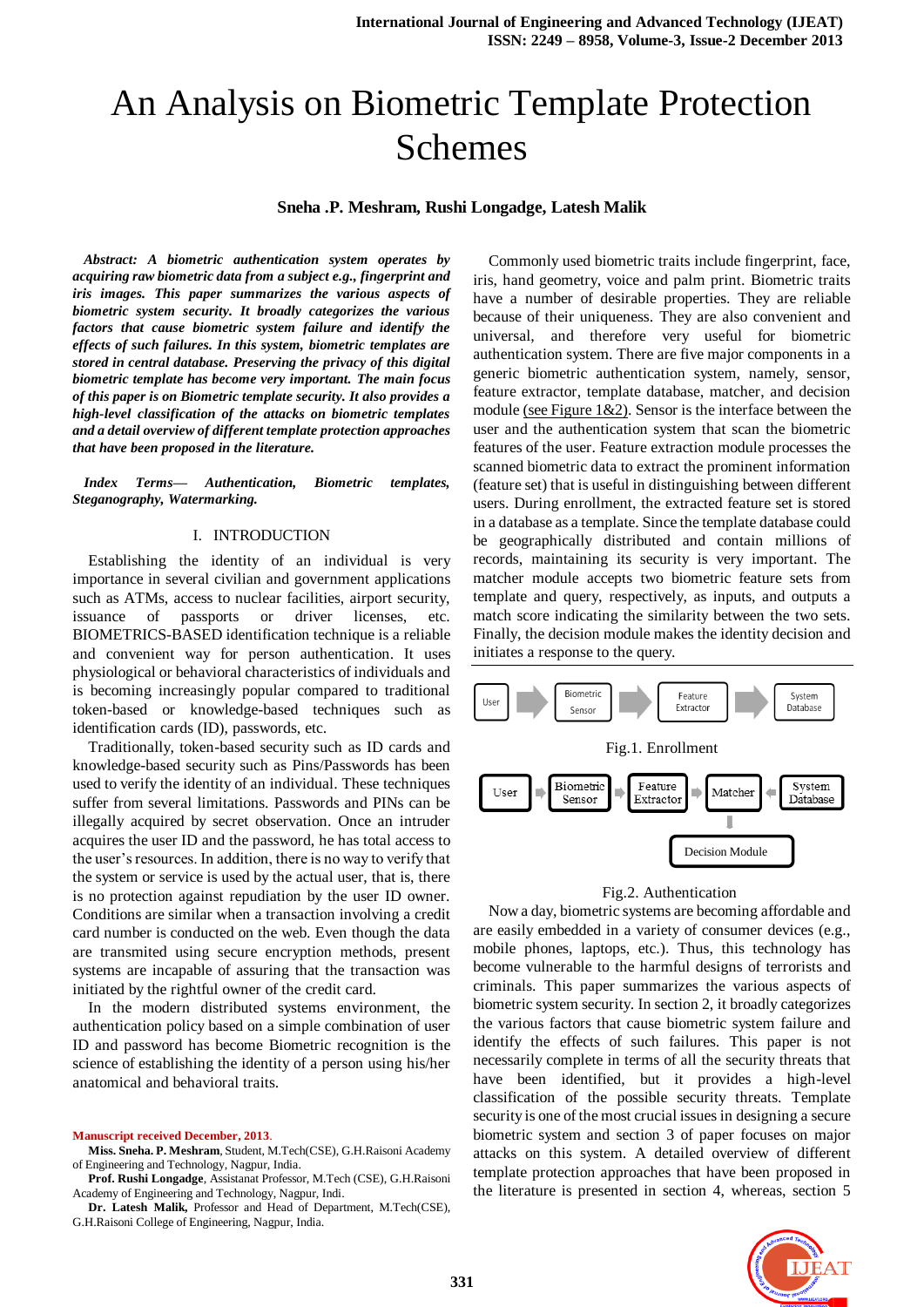presents a discussion on this approaches based on advantages and disadvantages.

## II. FACTORS AND THREATS IN BIOMETRIC SYSTEM

## *A.Factors for Biometric System Failures:*

A biometric system can be broadly categorized into two classes: Internal and External factors.

- 1. Internal Factors: Intrinsic failures occur due to inbuilt limitations in the sensing, feature extraction, or matching technologies as well as the limited discrimination of the specific biometric feature.
- 2. External Factors: Extrinsic factors may occurs due to resourceful hackers can covertly acquire the biometric characteristics of a genuine user, improper administration in biometric system, insecure hardware, software, and the communication channels between the various modules,.

## *B.Threats in Biometric System:*

A biometric System is susceptible to various types of threats as discussed below[3,4].

- 1. Circumvention: An intruder may gain access to the system protected by biometrics and peruse sensitive data such as medical records pertaining to a legitimately enrolled user. He can violate the privacy of the enrolled user and can also modify sensitive data.
- 2. Repudiation: A legitimate user may access the facilities offered by an application and then claim that an intruder had circumvented the tem.
- 3. Covert acquisition: An intruder may surreptitiously obtain the raw biometric data of a user to access the system.
- 4. Conspiracy: An individual with wide super-user privileges (such as an administrator) may deliberately modify system parameters to permit incursions by an intruder.
- 5. Coercion: An impostor may force a legitimate user (e.g., at gunpoint) to grant him access to the system.
- 6. Denial of Service (DoS): An attacker may overwhelm the system resources to the point where legitimate users desiring access will be refused service.

## III. MAJOR ATTACKS ON BIOMETRIC TEMPLATE

A template represents a set of prominent features that summarizes the biometric data of a person. Due to its compact nature, it is commonly assumed that the template cannot be used to extract complete information about the original biometric signal. Furthermore, since the templates are typically stored in an encrypted form, it is substantially difficult to decrypt and determine the contents of the stored template (without the knowledge of correct decrypting keys). Thus, traditionally, template-generating algorithms have been viewed as one-way algorithms. However, in the recent literature there have been techniques presented that contradict these assumptions.

Adler [6] demonstrated that a face image can be regenerated from a face template using a "Hill Climbing Attack". He employed an iterative scheme to reconstruct a face image using a face verification system that releases match scores. The algorithm first selects an estimate of the target face from a local database comprising of a few frontal images by observing the match score corresponding to each image. An eigen-face (computed from the local database) scaled by 6 different constants is added to this initial estimate resulting in a set of 6 modified face images. These modified images are then presented to the verification system. The image that has improved match score is retained and this process is repeated in an iterative fashion. The important feature of this algorithm is that it does not require any knowledge of either the matching technique or the structure of the template used by the authentication system. Furthermore, template encryption does not prevent this algorithm from successfully determining the original face image. The algorithm was able to "break" three commercial face recognition systems.

Uludag and Jain [4] developed a synthetic template generator (STG) that also uses the "Hill Climbing Attack" to determine the contents of a target fingerprint template (*Di*) for the *ith* user (see Fig.3). The minutiae template is assumed to be a sequence of  $(r, c; q)$  values representing the location and orientation of component fingerprint minutiae. The STG begins by generating a fixed number of synthetic templates each comprising of randomly generated minutiae points. These templates are compared against the target template in the database (via the matcher) and the synthetic template resulting in the best match score is retained. The retained template is then modified iteratively via the following four operations: (i) the *r*, *c* and q values of an existing minutia are perturbed, (ii) an existing minutia is replaced with a new minutia, (iii) a new minutia is added to the template, and (iv) an existing minutia is deleted. The modified template (*Tij*) is compared against the target template and the match score (*S*(*Di*;*Tij*)) computed. This process, viz., modifying the current synthetic template and comparing it against the target template, is repeated until the match score exceeds a pre-determined threshold. The authors used this scheme to break into 160 fingerprint accounts; their algorithm required only 271 iterations, on an average, to exceed the matching threshold for each one of those 160 accounts.

Hill [7] describes a masquerade attack wherein the fingerprint structure is determined using the minutiae template alone. It is assumed that each minutia point is characterized using its 2D location, orientation and the curvature of the ridge associated with it. Based on minutiae points, the author predicts the shape of the fingerprint (i.e., its class) using a neural network classifier. However, the classification performance is rather low (an error rate of 28:9% on a small set of 242 fingerprints). The author then uses a generic orientation map and the minutiae information to generate line drawings that are a digital artifact of the original fingerprint. The proposed technique is observed to work on a database of 25 fingerprints from arch class.

Ross et al. [8] propose another technique to obtain the fingerprint structure from the minutiae template. Each minutia is assumed to be represented by its 2D spatial location and its local orientation.

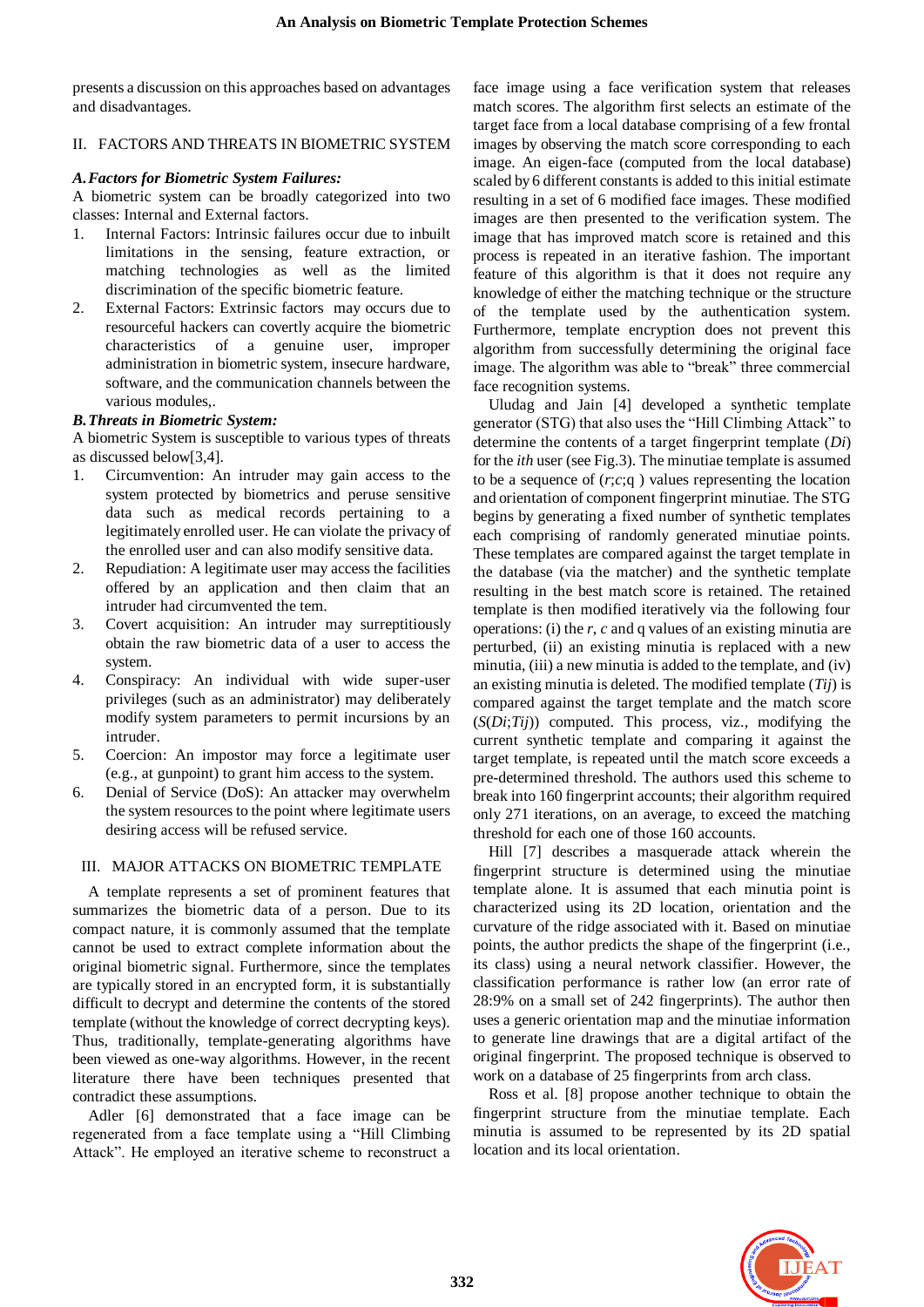

Fig.3. Algorithm to synthesize minutiae templates

The authors identify minutia triplets which are used to estimate the underlying orientation map. The estimated orientation map is observed to be remarkably consistent with the flow of ridges in the original (unseen) parent fingerprint. Furthermore, they use a set of 11 features derived from the minutiae points to predict the class of the fingerprint. A 5 Nearest Neighbor classifier is used to classify the minutiae set of a fingerprint into one of four classes, viz., arch (A), tented arch (T), right loop (R), left loop (L) and whorl (W). Alternately, the T and A classes may be combined into one single class resulting in four classes.



Fig.4. Minutiae distributions of 4 fingerprint classes: (a) A, (b) W, (c) L, and (d) R.

Besides these types of attacks, an intruder may alter the contents of a template in order to deter a legitimate user from being successfully verified.

#### IV. BIOMETRIC TEMPLATE PROTECTION APPROACHES

Several methods have been suggested in the literature to protect biometric templates from revealing important information. In order to prevent the action of Hill-Climbing Attack, Soutar [10] has suggested the use of coarsely quantized match scores by the matcher. However, Adler [11] demonstrated that it is still possible to estimate the unknown enrolled image although the number of iterations required to converge is significantly higher now.

Yeung and Pankanti [12] describe an invisible fragile watermarking technique to detect regions in a fingerprint image that have been altered by an attacker. In the proposed scheme, a disorganized mixing procedure is employed to transform a visually noticeable watermark to a random-looking textured image in order to make it resilient against attacks. This "mixed" image is then embedded in a fingerprint image. The presence of the watermark does not affect the feature extraction process. The copyright capability can also be revealed with the use of watermarks by identifying the origin of the raw fingerprint image.

Jain and Uludag [13] suggest the use of steganography principles to hide biometric data (e.g., fingerprint minutiae) in host images (e.g., faces). This is particularly useful in distributed systems where the raw biometric data may have to be transmitted over a non-secure communication channel. Implanting biometric data in a safe host image prevents an eavesdropper from accessing sensitive template information. A novel application wherein the facial features of a user (i.e., eigen-coefficients) are embedded in a host fingerprint image (of the user) is also discussed. In this scenario, the watermarked fingerprint image of a person may be stored in a smart card issued to that individual. At an access control site, the fingerprint of the person possessing the card will first be compared with the fingerprint present in the smart card. The eigen-coefficients hidden in the fingerprint image can then be used to reconstruct the user's face thereby serving as a second source of authentication.

Ferri et al. [14] propose an algorithm to embed dynamic signature features into face images present on ID cards. These features are altered into a binary stream after compression. A computer-generated hologram converts this stream into the data that is finally embedded in the blue channel of a face image. During verification, the signature characteristics hidden in the face image are recovered and compared against the signature obtained on-line. Ferri et al. [14] report that any modification in the face image can be detected. Therefore, the use of fake ID cards can be detected and disallowed.

Ratha et al.[15] propose the use of distortion functions to generate biometric data that can be *canceled* if necessary. They use a non-invertible transformation function that distorts the input biometric signal (e.g., face image) prior to feature extraction or revises the extracted feature set (e.g., minutiae points) itself. When a stored template is compromised, then the current transformation function is

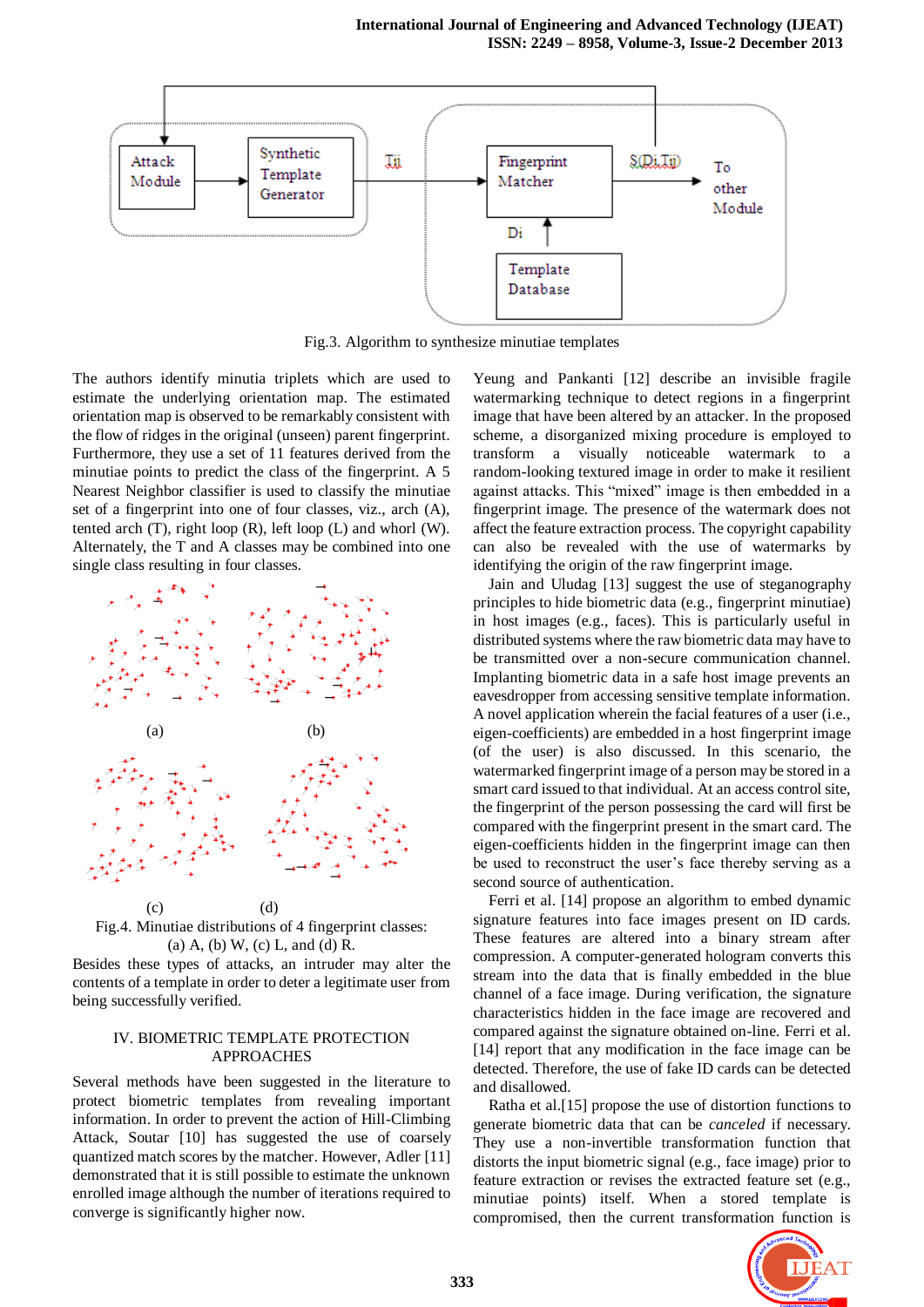replaced with a new function thereby "canceling" the current (compromised) template and creating a new one. This also allows the use of the same biometric trait in several different applications by merely adopting an application-specific transformation function. However, it is not clear how matching can be accomplished in the transformed domain.

In the realm of template transformation, the *biometric cryptosystems* are gaining popularity (for a survey on existing techniques, see [16]). These systems combine biometrics and cryptography at a level that allows biometric matching to effectively take place in the cryptographic domain, hence increasing the security. For example, Uludag et al. [17] convert fingerprint templates (minutiae data) into point lists in 2D space, which implicitly hide a given secret (e.g., a 128-bit key). The list does not reveal the template data, since it is augmented with chaff points to increase security. When matching minutiae data from an input fingerprint is available then the template data is identified. The system is observed to operate at a Genuine Accept Rate (GAR) of 76% with no false accepts on a database comprising of 229 users.

Arun Ross and Asem Othman [1], explores the possibility of using visual cryptography for imparting privacy to biometric data. They applied visual cryptography by decomposing the original image into two images in such a way that the original image can be revealed only when both images are simultaneously available; further, the individual component images do not reveal any information about the original image. During the enrollment process, the private biometric data is sent to a trusted third-party entity. Once the trusted entity receives it, the biometric data is divided into two images and the original data is discarded. These images are then transmitted and stored in two different database servers such that the identity of the private data is not revealed to either server. During the authentication process, the trusted entity sends a request to each server and the corresponding sheets are transmitted to it. Sheets are overlaid (i.e., superimposed) in order to reconstruct the private image.

Although several techniques have been proposed to enhance the security of a user's template, government regulations will also have to be established in order to address the issue of template privacy. For example, issues related to the sharing of biometric templates across agencies (e.g., medical companies and law-enforcement agencies) and the inferring of personal information about an enrolled user from biometric data (e.g., "Is this person having cancer?") have to be countered by establishing an appropriate legal framework.

## V. SUMMARY AND CONCLUSION

We have discussed various types of attacks that can be launched against a biometric system. We have specifically highlighted techniques that can be used to elicit the contents of a biometric template thereby compromising privileged information. We discuss the importance of adopting watermarking and steganography principles to enhance the integrity of biometric templates. Cancelable biometrics may be used to "reset" the biometric template of a user in the event that the user's template is compromised. Also, biometric cryptosystems can contribute to template security by

supporting biometric matching in secure cryptographic domains. Visual Cryptography may be applied to avoid any complicated decryption and decoding computations that are used in watermarking [12], [15], steganography [13], or cryptosystem [16] approaches.

#### REFERENCES

- [1] Arun Ross and Asem Othman, "Visual Cryptography for Biometric Privacy", IEEE Transaction on Information Forensic and Security, vol. 6, no. 1, March 2011.
- [2] A. K. Jain, A. Ross, and S. Pankanti, "Biometrics: a tool for information security," *IEEE Transactions on Information Forensics and Security*, vol. 1, no. 2, pp. 125–143, 2006.
- [3] D. Maltoni, D. Maio, A. K. Jain, and S. Prabhakar, *Handbook of Fingerprint Recognition*. Springer-Verlag,2003.
- [4] U. Uludag and A. K. Jain, "Attacks on biometric systems:a case study in fingerprints," in *Proc. SPIE, Security, Seganography and Watermarking of Multimedia.*
- [5] N. Ratha, J. H. Connell, and R. M. Bolle, "An analysis of minutiae matching strength," in *Proc. Audio and Video-based Biometric Person Authentication (AVBPA)*, pp. 223–228, (Halmstad, Sweden), June 2001.
- [6] A. Adler, "Can images be regenerated from biometric templates?," in *Biometrics Consortium Conference*, (Arlington, VA), September 2003.
- [7] C. J. Hill, "Risk of masquerade arising from the storage of biometrics," B.S. Thesis, Australian National University, November 2001, http://chris.fornax.net/biometrics.html.
- [8] A. Ross, J. Shah, and A. K. Jain, "Towards reconstructing fingerprints from minutiae points," in *Proc. SPIE, Biometric Technology for Human Identification II*, vol. 5779, pp. 68–80, (Orlando, FL), March 2005.
- [9] R. Cappelli, R. Erol, D. Maio, and D. Maltoni, "Synthetic fingerprint-image generation," in *Proc. Int'l. Conf. Pattern Recognition (ICPR)*, vol. 3, pp. 475–478, (Barcelona, Spain), September 2000.
- [10] C. Soutar, "Biometric system security," White Paper, Bioscrypt, http://www.bioscrypt.com.
- [11] A. Adler, "Images can be regenerated from quantized biometric match score data," in *Proc. Canadian Conf. Electrical Computer Eng.*, pp. 469–472, (Niagara Falls, Canada), May 2004.
- [12] M. Yeung and S. Pankanti, "Verification watermarks on fingerprint recognition and retrieval," in *Proc. SPIE, Security and Watermarking of Multimedia Contents*, vol. 3657, pp. 66–78, (San Jose, USA), January 1999.
- [13] A. K. Jain and U. Uludag, "Hiding biometric data," *IEEE Trans. Pattern Anal. Mach. Intelligence*, vol. 25, no. 11, pp. 1493–1498, 2003.
- [14] L. C. Ferri, A. Mayerhofer, M. Frank, C. Vielhauer, and R. Steinmetz, "Biometric authentication for ID cards with hologram watermarks," in *Proc. SPIE, Security and Watermarking of Multimedia Contents IV*, vol. 4675, pp. 629–640, (Bellingham, WA), January 2002.
- [15] N. Ratha, J. Connell, and R. bolle, "Enhancing security and privacy in biometrics-based authentication systems," *IBM Systems Journal*, vol. 40, no. 3, pp. 614–634, 2001.
- [16] U. Uludag, S. Pankanti, S. Prabhakar, and A. K. Jain, "Biometric cryptosystems: issues and challenges," *Proceedings of the IEEE*, vol. 92, no. 6, pp. 948–960, 2004.
- [17] U. Uludag, S. Pankanti, and A. K. Jain, "Fuzzy vault for fingerprints," *To appear in Proc. Audio- and Videobased Biometric Person Authentication (AVBPA)*, (Rye Brook, NY), July 2005.
- [18] J. Dong and T. Tan, "Effects of watermarking on iris recognition performance," in *Proc. 10th Int. Conf. Control, Automation, Robotics and Vision, 2008 (ICARCV 2008)*, 2008, pp. 1156–1161.
- [19] N. Agrawal and M. Savvides, "Biometric data hiding: A 3 factor authentication approach to verify identity with a single image using steganography, encryption and matching," in *Proc. Computer Vision and Pattern Recognition Workshop*, 2009, vol. 0, pp. 85–92.
- [20] A. Jain, K. Nandakumar, and A. Nagar, "Biometric template security," *EURASIP J. Advances Signal Process.*, pp. 1–17, 2008.
- [21] Naor .M and Shamir .A, "Visual cryptography," in Proc. EUROCRYPT, 1994, pp. 1–12. [22] Maltoni.D, Maio.D, Jain .A, and Prabhakar .S, Handbook of Fingerprint Recognition. Secaucus, NJ: Springer-Verlag New York, Inc.,2003.